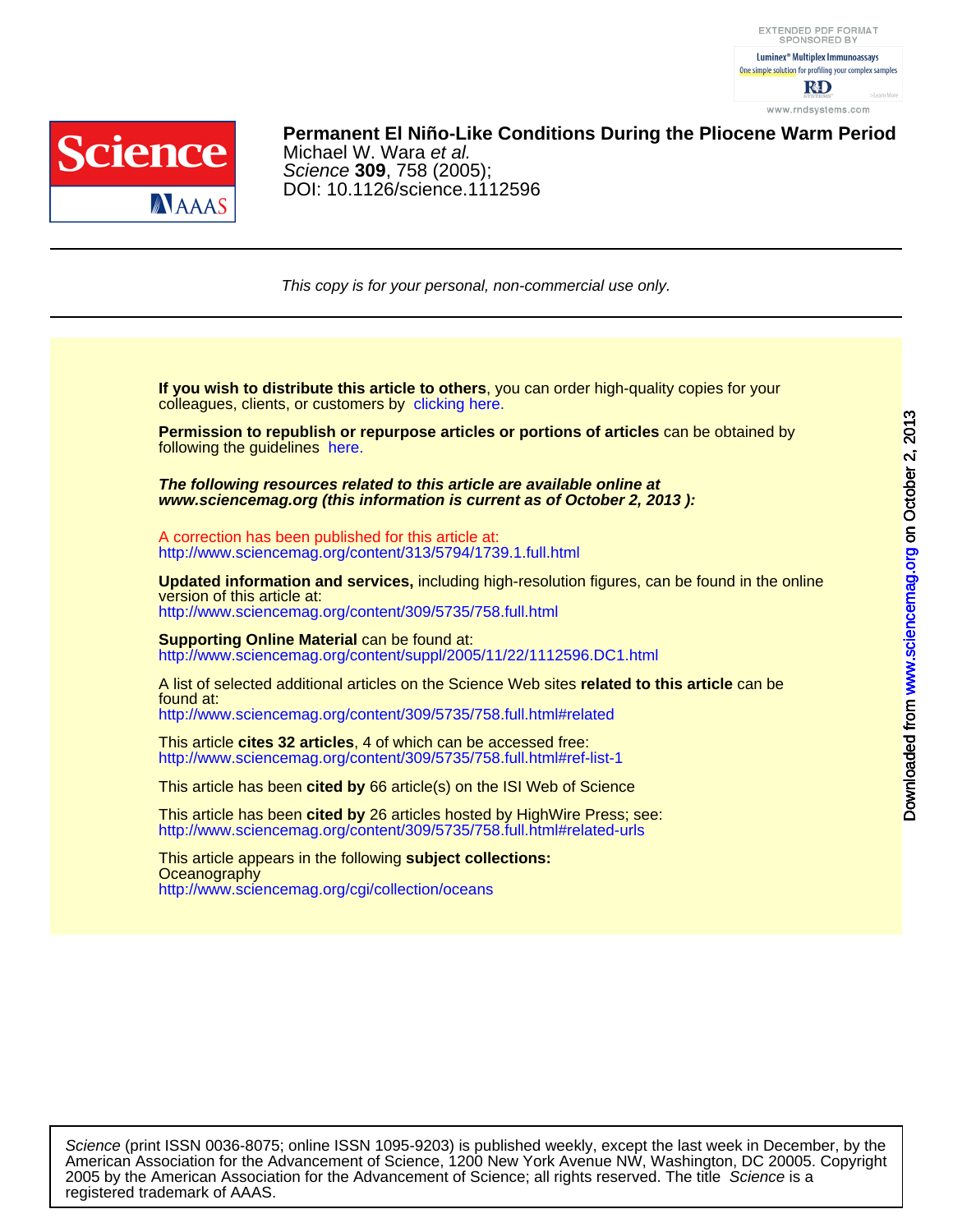## **REPORTS**

3A). In 23 recordings of individual samples from five separate membrane preparations, channel gating started within 2 min of irradiation at 366 nm in the absence of applied tension. The channel opened during this "on" state with a conductance of 0.5 to 1 nS, which increased to 1.5 nS after application of a pressure gradient [Supporting] Online Material (SOM) Text^. UV-induced openings of the channels consistently start after a lag period. This delay in activation is consistent with a comparable 2-min time scale observed in the absorption spectra for the neutral-to-zwitterionic isomerization to reach completion (Fig. 2B). Once activated, however, the channels continue to work. If the patch is then irradiated with visible light, the channel activity drops substantially within seconds and the channels switch off. The rapid deactivation, contrasted with the slow activation, suggests a critical polarity (dependent on the number of switches in the zwitterionic MC form) necessary for ion conduction through the hydrophobic pore of the homopentamer channel. It is not yet clear how many charges are necessary to open the pore.

Irradiation of the closed channel with a second UV cycle follows the same pattern as in the first cycle, and, after a lag period, channel openings are evident from current flow. Figure 3B shows representative channel activity during the last 40 s of each irradiation period. There are many channel opening events during the first UV period, whereas there are no channel openings at the end of the visible light treatment. The lower number of channel openings on the second UV treatment compared with the first correlates with the lower amount of the zwitterionic MC form seen in the absorption spectrum (Fig. 2C) after the first cycle of illumination.

In order to test the utility of the lightaddressable nanovalve in controlling the exchange of solutes other than ions across a membrane, we conducted classical efflux experiments with a liposomal system containing a self-quenching fluorescent dye, calcein. The use of such calceinloaded liposomes to monitor the permeability of liposomal membranes is a long-standing practice in the field of liposomal drug delivery (29). Because of the high local concentration inside the liposomes, the fluorescence intensity of calcein is low, but release from these liposomes results in dilution of the dye and consequently a large increase in fluorescence signal. Here, we adapted this method to study the gating of MscL under isoosmotic conditions. We reconstituted the modified photoactive MscL into liposomes and analyzed the response of the fluorescence signal to activation of the channel. In the case of the unidirectional nanovalve 1b, some slow dye leakage (10%) was observed under ambient conditions without specific light stimulation, but 366-nm irradiation resulted in 43% release of liposomal content on the same time scale (Fig. 4A). As expected, proteoliposomes containing unmodified MscL did not release dye irrespective of illumination, nor did liposomes without protein.

Similar light-induced release of calcein under isoosmotic conditions was observed for the reversible nanovalve (Fig. 4B). In this case, however, the amount released was lower compared with the one-way switch even though the reconstitution conditions were the same. The major difference between the two photosensitive molecules is their hydrophobicity, which is a key parameter for inducing spontaneous gating of this otherwise mechanosensitive channel. The calculated hydrophobicity of the reversible switch is higher than that of the one-way switch. These results are nonetheless a clear step toward a practical, photogated nanoscale delivery system.

#### References and Notes

- 1. B. L. Feringa, Molecular Switches (Wiley, New York, 2001).
- 2. K. Ichimura, S.-K. Oh, M. Nakagawa, Science 288, 1624 (2000).
- 3. C. Bertarelli, A. Bianco, F. D'Amore, M. C. Gallazzi, G. Zerbi, Adv. Funct. Mater. 14, 357 (2004).
- 4. J. H. Folgering, J. M. Kuiper, A. H. de Vries, J. B. Engberts, B. Poolman, Langmuir 20, 6985 (2004).
- 5. M. V. Alfimov, O. A. Fedorova, S. P. Gromov, J. Photochem. Photobiol. A 158, 183 (2003). 6. I. Willner, S. Rubin, Angew. Chem. Int. Ed. 35, 367
- (1996).
- 7. S. Sukharev, A. Anishkin, Trends Neurosci. 27, 345 (2004).
- 8. N. Levina et al., EMBO J. 18, 1730 (1999). 9. C. C. Cruickshank, R. F. Minchin, A. C. Le Dain, B.
- Martinac, Biophys. J. 73, 1925 (1997). 10. B. Ajouz, C. Berrier, A. Garrigues, M. Besnard, A.
- Ghazi, J. Biol. Chem. 273, 26670 (1998). 11. C. Berrier, A. Garrigues, G. Richarme, A. Ghazi, J.
- Bacteriol. 182, 248 (2000). 12. P. Blount, S. I. Sukharev, M. J. Schroeder, S. K. Nagle, C. Kung, Proc. Natl. Acad. Sci. U.S.A. 93, 11652
- (1996). 13. C. C. Hase, A. C. Le Dain, B. Martinac, J. Membr. Biol.
- 157, 17 (1997). 14. P. Blount, M. J. Schroeder, C. Kung, J. Biol. Chem.
- 272, 32150 (1997). 15. X. Ou, P. Blount, R. J. Hoffman, C. Kung, Proc. Natl. Acad. Sci. U.S.A. 95, 11471 (1998).
- 16. K. Yoshimura, A. Batiza, M. Schroeder, P. Blount, C. Kung, Biophys. J. 77, 1960 (1999).
- 17. E. Perozo, A. Kloda, D. M. Cortes, B. Martinac, J. Gen. Physiol. 118, 193 (2001).
- 18. G. Chang, R. H. Spencer, A. T. Lee, M. T. Barclay, D. C. Rees, Science 282, 2220 (1998).
- 19. S. Sukharev, M. Betanzos, C. S. Chiang, H. R. Guy, Nature 409, 720 (2001).
- 20. E. Perozo, D. M. Cortes, P. Sompornpisut, A. Kloda, B. Martinac, Nature 418, 942 (2002).
- 21. J. Gullingsrud, K. Schulten, Biophys. J. 85, 2087 (2003). 22. K. Yoshimura, A. Batiza, C. Kung, Biophys. J. 80, 2198
- (2001). 23. M. Sukhareva, D. H. Hackos, K. J. Swartz, J. Gen. Physiol. 122, 541 (2003).
- 24. A. Anishkin, C. S. Chiang, S. Sukharev, J. Gen. Physiol.
- 125, 155 (2005). 25. Materials and methods are available as supporting
- material on Science Online. 26. C. G. Bochet, J. Chem. Soc. Perkin Trans. 1 125 (2002).
- 27. R. Reinhard, B. F. Schmidt, J. Org. Chem. 63, 2434 (1998).
- 28. The hydrophilicity of the 22nd position of MscL determines the magnitude of tension required for channel opening (16). When glycine is replaced by cysteine, the higher hydrophobicity of cysteine stabilizes the closed state, and actuation requires a tension high enough to rapture the patch. The nitrophenyl derivative in modified MscL 1b increases hydrophobicity even further. Therefore, we expect the channel not to open in the dark even if tension is applied up to the breaking point of the patch. However, upon illumination, the generation of charge at the same position leads to spontaneous opening in the absence of applied tension.
- 29. R. R. C. New, Liposomes: A Practical Approach (IRL Press, Oxford, 1990), pp. 105–161.
- 30. We thank the MscL team in Groningen for their contribution, B. Poolman and D. Stavenga for critical reading of the manuscript, the neurobiophysics group in University of Groningen for making available the patch clamp facilities, and the Netherlands Organization for Scientific Research (NWO-CW) (B.L.F.) and the Materials Science Centre (MSC plus), University of Groningen (M.W. and B.L.F), for financial support.

#### Supporting Online Material

www.sciencemag.org/cgi/content/full/309/5735/755/ D<sub>C</sub>1

Materials and Methods SOM Text Figs. S1 to S7 References and Notes

12 May 2005; accepted 14 June 2005 10.1126/science.1114760

## Permanent El Niño-Like Conditions During the Pliocene Warm Period

### Michael W. Wara, Ana Christina Ravelo,\* Margaret L. Delaney

During the warm early Pliocene ( $\sim$  4.5 to 3.0 million years ago), the most recent interval with a climate warmer than today, the eastern Pacific thermocline was deep and the average west-to-east sea surface temperature difference across the equatorial Pacific was only  $1.5 \pm 0.9$ °C, much like it is during a modern El Niño event. Thus, the modern strong sea surface temperature gradient across the equatorial Pacific is not a stable and permanent feature. Sustained El Niño-like conditions, including relatively weak zonal atmospheric (Walker) circulation, could be a consequence of, and play an important role in determining, global warmth.

The low-latitude Pacific Ocean provides a substantial portion of the global atmosphere's sensible and latent heat and is thus a central driver of climate  $(1)$ . Over the past 25 years, the mean equatorial Pacific sea surface tem-

perature (SST) has increased by  $\sim 0.8$ °C (2), possibly in response to increasing greenhouse gas concentration  $(3)$ . Changes in the tropical Pacific mean climatic state may influence the amplitude of interannual, or El Niño–Southern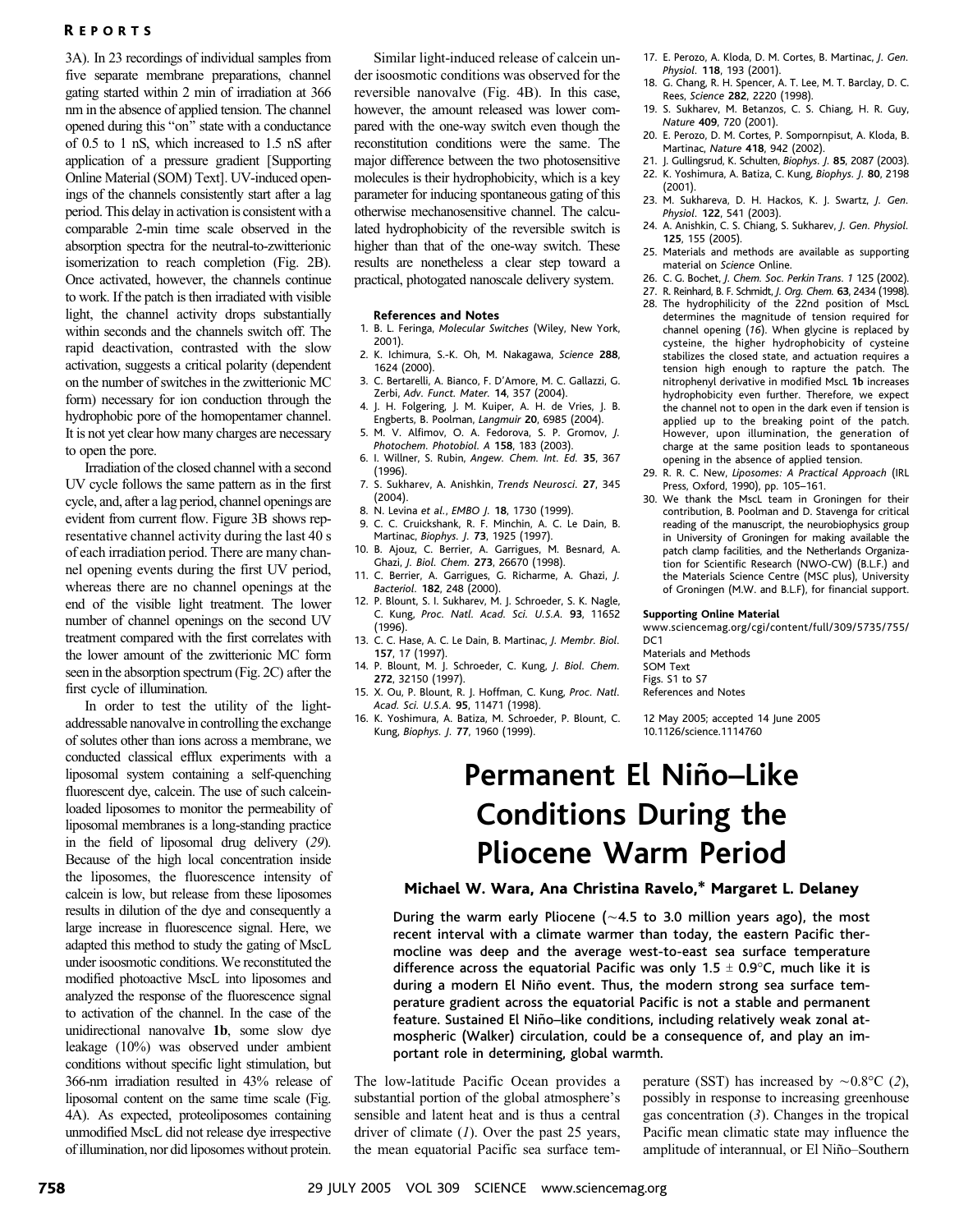Oscillation (ENSO), climate variability (4–7), which may in turn play a role in global warming (8). The tropical Pacific mean state can be influenced by extratropical conditions, where surface water is subducted and flows into the tropical thermocline (the steep subsurface vertical thermal gradient between warm surface and cooler deep waters) (4, 7, 9–12). Conversely, the mean state of the tropical Pacific could be determined by changes in ENSO variability itself  $(13, 14)$ . Overall, the mechanisms that control the mean state of the tropical Pacific are not fully understood, and predictions of future change in the mean state do not agree, probably because ENSO dynamics are not well-represented by most general circulation models (15). Thus, observational studies are needed to add additional constraints on the interplay between mean tropical conditions and global climate change.

Because instrumental (directly measured) records of climate change are relatively short  $(\sim 100$  years), geological records must be used to test theories that link long-term global climate change with tropical conditions (7). Characterizing conditions during times of global warmth requires investigation of older geologic periods that were substantially warmer than today. The most recent such interval is the Pliocene warm period  $\sim 4.5$  to 3.0 million years ago (Ma)], which was characterized by  $\sim$ 3 $\degree$ C higher global surface temperatures relative to today (16). Although not a direct analogy of future transient global warming, the Pliocene warm period is a relevant natural experiment that can be used to understand processes contributing to long-term global warmth, because many boundary conditions were similar to today, including first-order ocean circulation patterns, the Earth's continental configuration, small Northern Hemisphere ice coverage, and atmospheric carbon dioxide concentrations (about 30% higher than pre-anthropogenic values) (16).

The equatorial west-to-east SST gradient and thermocline depth are intimately coupled parameters that exert a significant influence over both the mean state and variability of tropical Pacific climate (4, 7). Today, tropical trade winds drive ocean currents westward, resulting in a thick, warm, mixed layer and deep thermocline in the western equatorial Pacific (WEP) and a thin, warm, mixed layer and shallow thermocline in eastern equatorial Pacific (EEP). The trades also drive surface water divergence and upwelling of warm water in the WEP and cold water in the EEP, where the thermocline is deep and shallow, respectively. Thus, the trade winds cause a west-to-east, or zonal, asymmetry in thermocline depth, SST (Fig. 1), and surface air pressure, which in turn strengthens the winds and further augments this asymmetry. The atmospheric circulation (Walker) cell, including easterly trade winds, rising air in the west, westerly winds aloft, and sinking air in the east, is a persistent feature of the tropical Pacific today; the magnitude of the zonal SST gradient is an excellent diagnostic of the strength of Walker circulation. Extreme temporary reductions in the zonal SST gradient and Walker circulation, or El Niño events, occur every 2 to 7 years and dramatically influence global climate by redistributing heat stored in the tropical Pacific to extratropical latitudes (7, 15). Likewise, changes in the long-term SST gradient may have altered extratropical conditions for sustained periods of time in the past (17) and could also potentially influence global climate in the future (9).

To represent the east-west Pacific SST gradient, we used the difference in SST and  $\delta^{18}$ O between Ocean Drilling Program (ODP) site 806 in the WEP and ODP site 847 in the EEP (Fig. 1). Our sites are ideally located to monitor changes in equatorial upwelling and thermocline depth (away from the confounding effects of the Peru-Chile upwelling system). At each site, we made paired  $\delta^{18}O$  and magnesium-to-calcium ratio (Mg/Ca) measurements on foraminiferal shells (a surfacedwelling species) to construct a time series of  $\delta^{18}$ O and SST [using the calibration of Dekens et al.  $(18)$ ], with an average sampling interval of 10 kyear from 5.3 Ma to present (19). The SST and  $\delta^{18}$ O records, smoothed to remove glacial-interglacial variability, indicate that from 5.3 to 1.7 Ma the west-to-east difference in both parameters (Fig. 2, A and B) was relatively small: the west was  $\sim$  2 $\rm{°C}$  colder and the east  $\sim$  2 $\degree$ C warmer than modern SSTs, and the west-to-east SST difference was always less than 2 $\degree$ C, with an average of 1.5  $\pm$ 0.9 (Fig. 2C). After 2.5 Ma, SST in the EEP began gradually decreasing. At 1.7 Ma, WEP temperatures warmed by  $\sim$ 2°C over a 50kyear period, while the EEP continued to cool. By 1.6 Ma, the modern zonal SST difference of  $\sim$ 4°C, equivalent to a Mg/Ca contrast of 35%, was established. Thereafter, the EEP gradually cooled, and the mean west-toeast SST difference for the last 1.6 myear was  $5.1 \pm 0.9$ °C.

Our results contradict a recent study (20), using the same methodology and site selection (19), that concluded that the EEP was cooler (not warmer) in the early Pliocene. In the Rickaby and Halloran study (20), SST changes over the last 5 myear were represented by six data points, with only one data point from the Pliocene warm period interval, and we suspect that aliasing of higher frequency (orbital scale) variability led those authors (20) to erroneously conclude that the EEP was colder in the Pliocene warm period than at present. Our higher temporal resolution study, using over 400 data points over the last 5 myear, provides a more accurate reconstruction of mean SST trends and firm evidence for warm SSTs in the EEP during the Pliocene warm period. Furthermore, warmerthan-present alkenone-based SST estimates from the EEP (21) and foraminiferal  $\delta^{18}$ O records (Fig. 2A) (16, 22, 23) indicating reduced hydrographic differences across the Pacific during the Pliocene warm period are consistent with the interpretations of our Mg/Ca records (Fig. 2C).

To track changes in the mean thermocline depth at the EEP site, we used  $\Delta \delta^{18}$ O, the difference in  $\delta^{18}$ O between surface-dwelling Globoritalia sacculifer (without sac) and G. tumida (355 to 425  $\mu$ m) (Fig. 2A), which occupies the base of the photic zone (at  $\sim$  100 m

Pacific Ocean (36, 37).

## January-December, 1968-1996 Sea Surface Temperature (˚C) Composite



(0-N, 159-E, 2520-m water depth), overlaid on a map of climatological mean SSTs in the tropical

Ocean Sciences Department, University of California, Santa Cruz, CA 95064, USA.

<sup>\*</sup>To whom correspondence should be addressed. E-mail: acr@es.ucsc.edu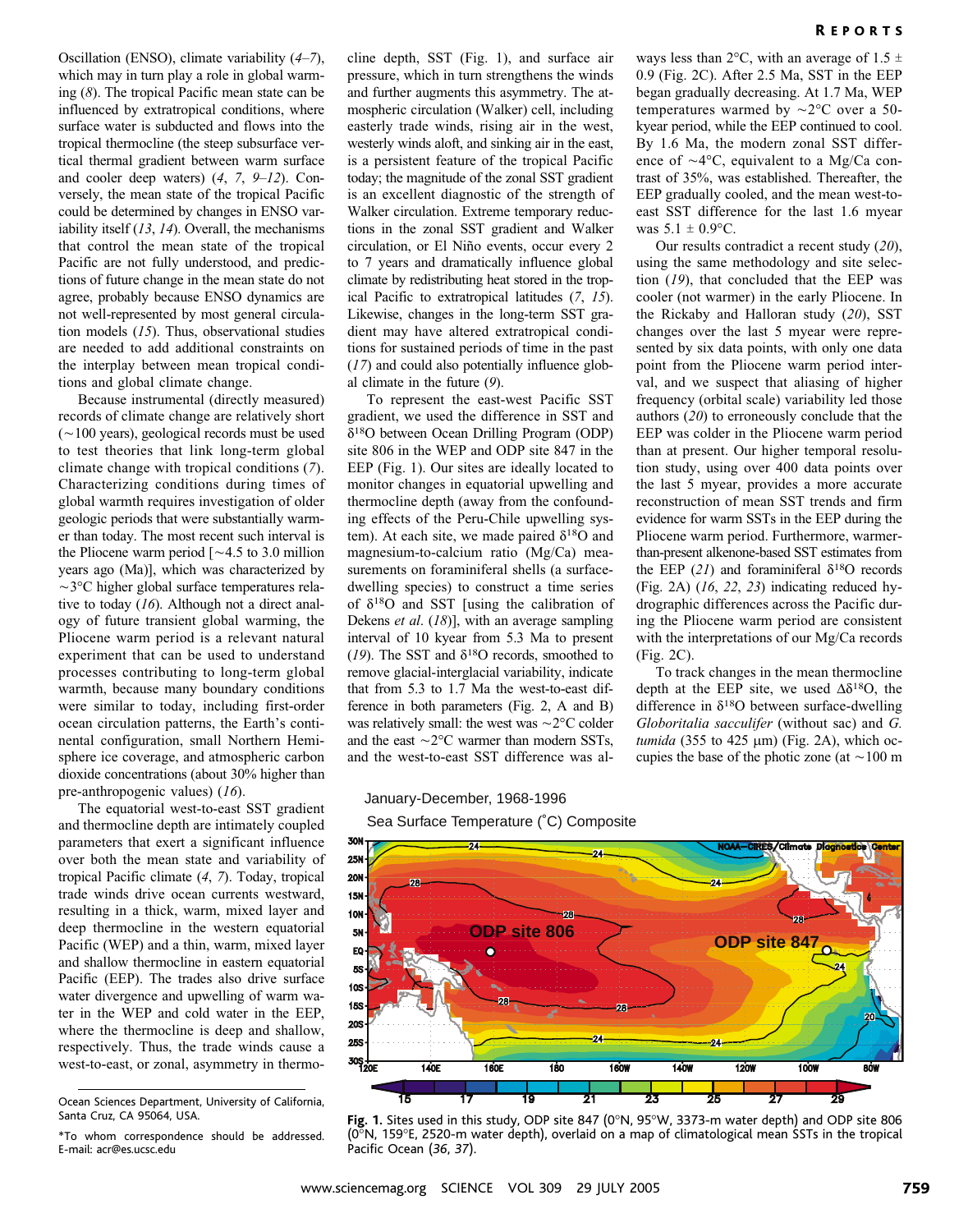### R EPORTS

depth) (24, 25). Because there is a weak vertical salinity gradient in the EEP today, we assume that  $\Delta \delta^{18}O$ , on first order, represents the difference in temperature  $[\Delta T]$  between the surface and  $\sim$ 100m (Fig. 2D)]. High  $\Delta T$  indicates that the cool thermocline water was shallow and above the base of the photic zone, whereas low  $\Delta T$  indicates that cool thermocline water was deep and below the base of the photic zone. The increase in  $\Delta \delta^{18}$ O of  $\sim$ 1.2 per mil  $(\%$ ) (Fig. 2A) equates to an increase in  $\Delta T$  of  $\sim$  5°C (26) (Fig. 2D), indicating the presence of a warmer or deeper thermocline in the beginning of the Pliocene, significant shoaling or cooling of the thermocline from 5.3 to 3.5 Ma, and relatively constant conditions from 3.5 Ma to present.

Previous work, which supports our thermocline reconstructions, indicates that  $\delta^{18}O$ differences between depth-stratified foraminiferal species (22, 27), foraminiferal species assemblages (27), which are strongly correlated to thermocline depth (25), and Mg/Caderived subsurface temperatures (20) were

similar on opposite sides of the basin during the warm Pliocene and became dissimilar by  $\sim$ 3.5 Ma. Taken together with our Mg/Cabased evidence for a reduced west-to-east SST difference, these data indicate that the Pliocene warm period was not characterized by the typical west-to-east asymmetric conditions of the modern equatorial Pacific (Fig. 1). Rather, the Pliocene warm period had permanent El Niño–like conditions in several important aspects: Relative to today, the equatorial upwelling region of the EEP was warmer (Fig. 2B), the west-east SST difference along the equator was reduced (Fig. 2C), the thermocline in the EEP was deeper (Fig. 2D), and subsurface conditions were more symmetric across the tropical Pacific (20, 27). These observations are consistent with each other: A warmer and/or deeper thermocline would have resulted in warmer SSTs in EEP upwelling regions and reduced zonal SST and surface air pressure gradients. The reduced pressure gradient would have caused the winds and Walker circulation to slacken, thereby re-



Fig. 2. Equatorial Pacific isotopic and temperature records. (A) oxygen isotope records of G. sacculifer (without sac, 355 to 425  $\mu$ m) at ODP site 847 (blue) and 806 (red) as well as of G. tumida (355 to 425  $\mu$ m) at ODP site 847 (green). (B) SSTs estimated from Mg/Ca measurements in G. sacculifer (without sac) from sites 847 (blue) and 806 (red). (C) The estimated zonal SST gradient on the equator between 159°E and 95°W. (D) The difference  $(\Delta^{\circ}C)$  between the calcification temperatures of G. sacculifer (without sac) and G. tumida at site 847 calculated by assuming that the difference between their  $\delta^{18}$ O entirely reflects temperature and that  $\Delta \delta^{18}$ O/0.21 =  $\Delta$ °C. Heavy lines in all figures represent a 0.2-Ma Gaussian weighted running mean. Curves in (C) and (D) were calculated by using the smooth curves in (A) and (B).

inforcing the effects of warmer thermocline waters (28). Weak Walker circulation would have influenced the position and intensity of extratropical high- and low-pressure centers (29) and therefore would have had farreaching climatic effects. In fact, the global expression of Pliocene warmth resembles the teleconnection pattern of El Niño  $(30)$ .

The observed El Niño-like mean state during the Pliocene warm period could be related to changes in the mean state of extratropical regions (7). Theoretically, reduced subtropical SST  $(11)$  or surface salinity  $(12)$  gradients could have resulted in a warmer and/or deeper tropical thermocline and, consequently, warm water upwelling in the EEP. Although there is observational evidence for warmer subtropical SSTs (31), more detailed information on subtropical SST and salinity gradients is needed. Alternatively, the mean state could have been influenced by processes within the tropics, such as changes in the character of shortterm (ENSO) variability (13, 14) perhaps due to the slightly different global boundary conditions, such as atmospheric  $CO<sub>2</sub>$  concentrations, of the early Pliocene compared to today.

Our sites alone cannot be used to determine whether the strong north-south SST gradients (Fig. 1) changed over time; future work detailing the spatial patterns of the tropical Pacific conditions could be used to test theories of what may have caused observed changes in equatorial conditions. In addition, future studies that try to differentiate between extratropical and within-tropical impacts on the mean state of the tropical Pacific should consider that several eastern boundary regions (California, Peru-Chile, West African margins), where cool upwelling occurs today, were significantly warmer before  $\sim$  3 Ma (21, 32), suggesting that the thermocline was deeper and/or warmer globally, and not just in the tropical Pacific.

The difference in timing between the decrease in thermocline depth before  $\sim$ 4.0 Ma (Fig. 2D) and the increase in zonal SST difference at  $\sim$ 1.7 Ma (Fig. 2C) could be explained by several factors. First, because the thermocline depth proxy,  $\Delta \delta^{18}$ O, depends on the  $\delta^{18}$ O of G. tumida, which has a depth ecology at the base of the photic zone at  $\sim$ 100 m, it may not have been sensitive to additional shoaling above 100 m, which could have occurred after 4.0 Ma. Second, changes in salinity (and associated  $\delta^{18}O$ ) of subsurface water could have a secondary effect on  $\Delta \delta^{18}O$ ; thus, the effect of an increase in  $\Delta T$  on  $\Delta \delta^{18}$ O after 4.0 Ma could be masked by a synchronous decrease in salinity of subsurface water. Detailed records of paired Mg/Ca and  $\delta^{18}$ O measurements on G. tumida are needed to better assess  $\Delta T$  (33). And third, thermocline depth and SST are not linearly related (4), because the air-sea feedbacks that cause changes in Walker circulation become stronger as the ther